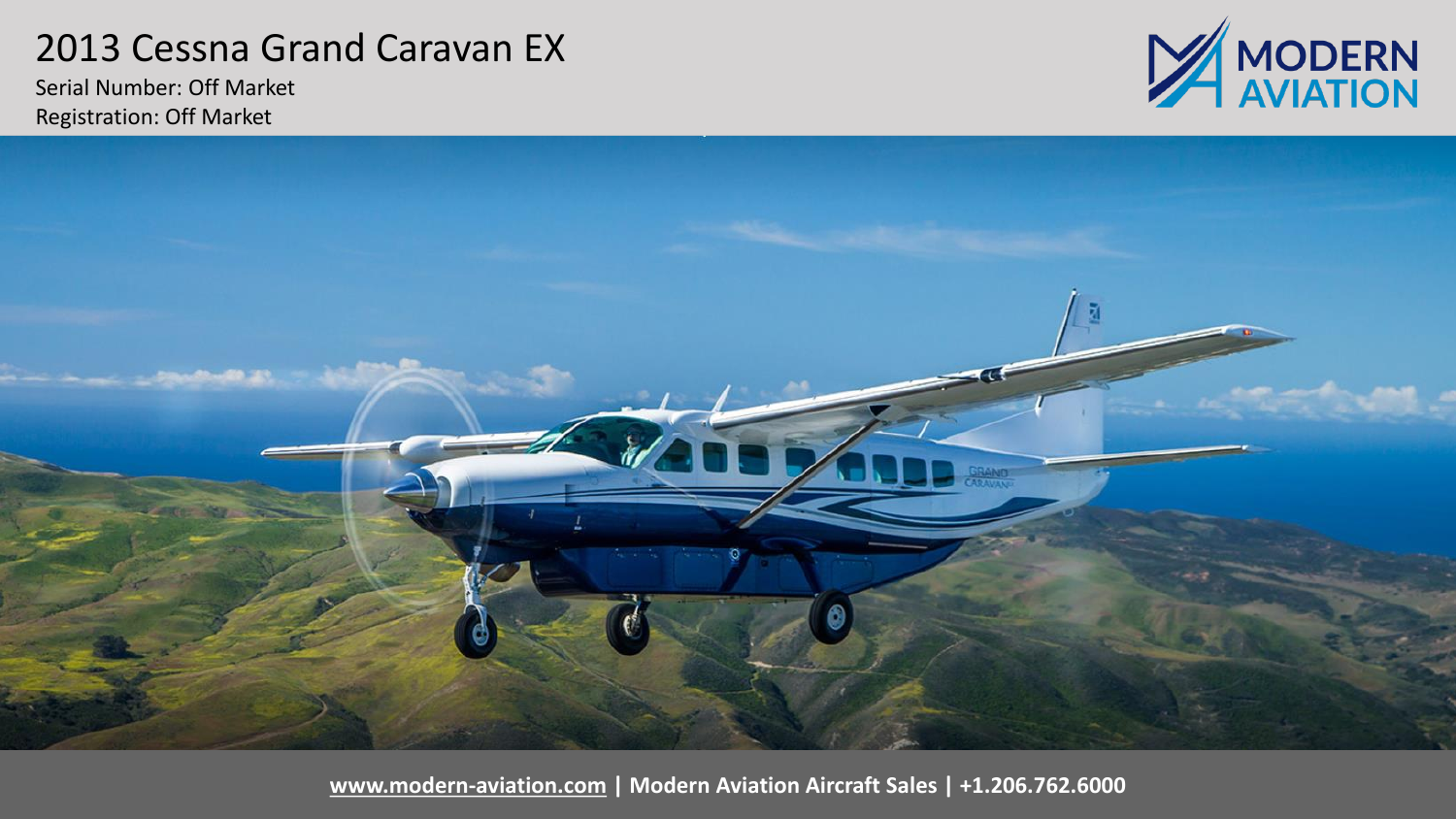# 2013 Cessna Grand Caravan EX

Serial Number: Off Market Registration: Off Market

|             | Airframe<br><b>Total Time</b><br><b>Since New</b> | <b>Total Time</b><br><b>Since Hot</b><br><b>Section</b> | <b>Time Since</b><br>Overhaul |
|-------------|---------------------------------------------------|---------------------------------------------------------|-------------------------------|
| Airframe    | 10,000 Hrs                                        |                                                         |                               |
| Engine 1    | 10,000 Hrs                                        | 10,000 Hrs                                              | 6,000 Hrs                     |
| Propeller 1 | 1,500 Hrs                                         |                                                         |                               |



Highlights –

- Configured for Charter Operations Part 135
- Garmin 1000 Avionics Suite
- All Maintenance Up To Date
- Cargo Pod Installed

**Price:** Call For Price **Exterior:** Matterhorn White with Blue

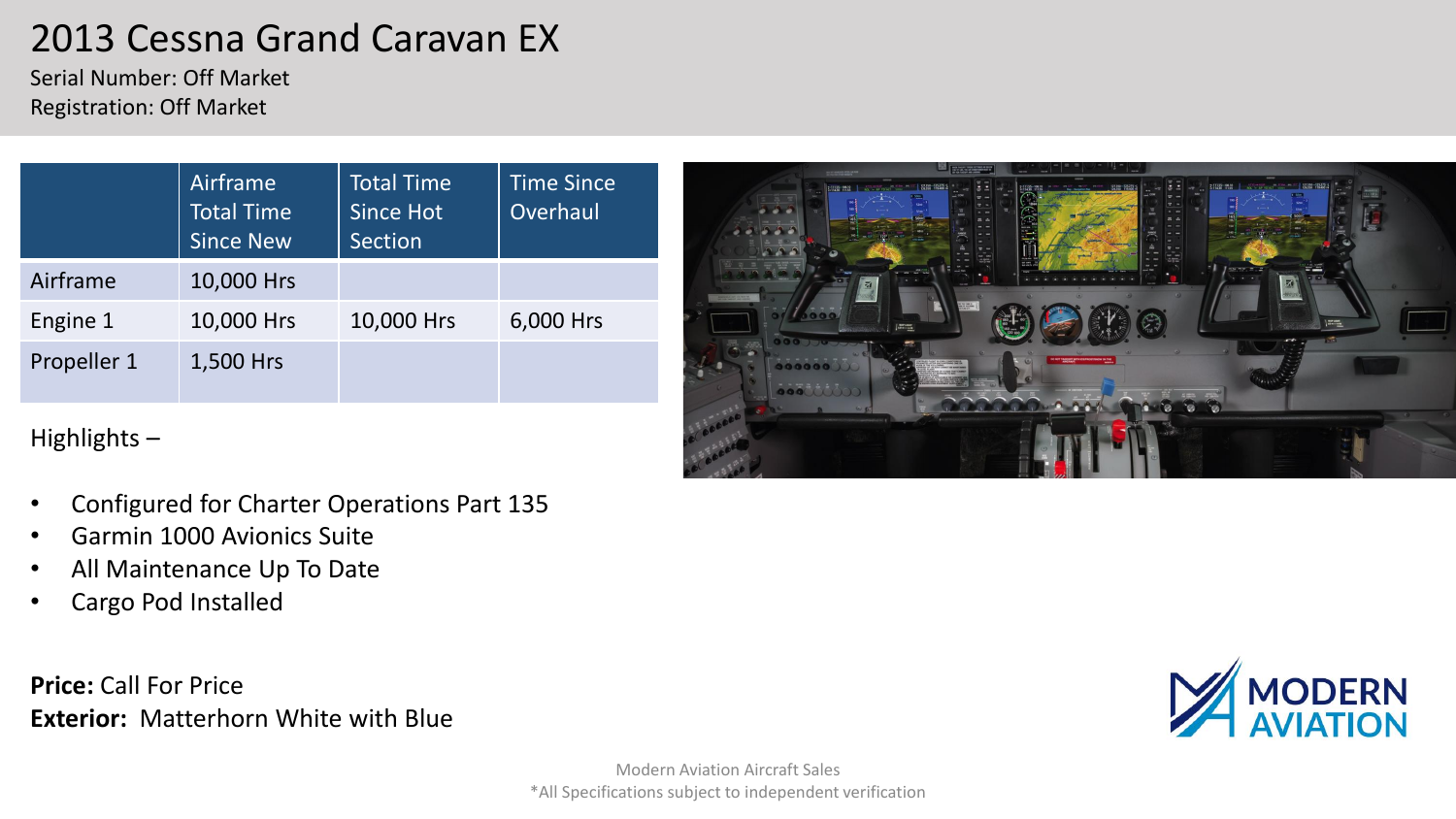# Avionics and Equipment

- Garmin 1000 Avionics Suite
- GFC 700 Autopilot
- Twelve Seat Configuration (Nine Passenger Limited)
- Cargo Pod
- Life Vests
- TAWS-B Enabled
- DME Antennae
- 3 Blade Propeller
- Chip Detector

Modern Aviation Aircraft Sales \*All Specifications subject to independent verification



GRAND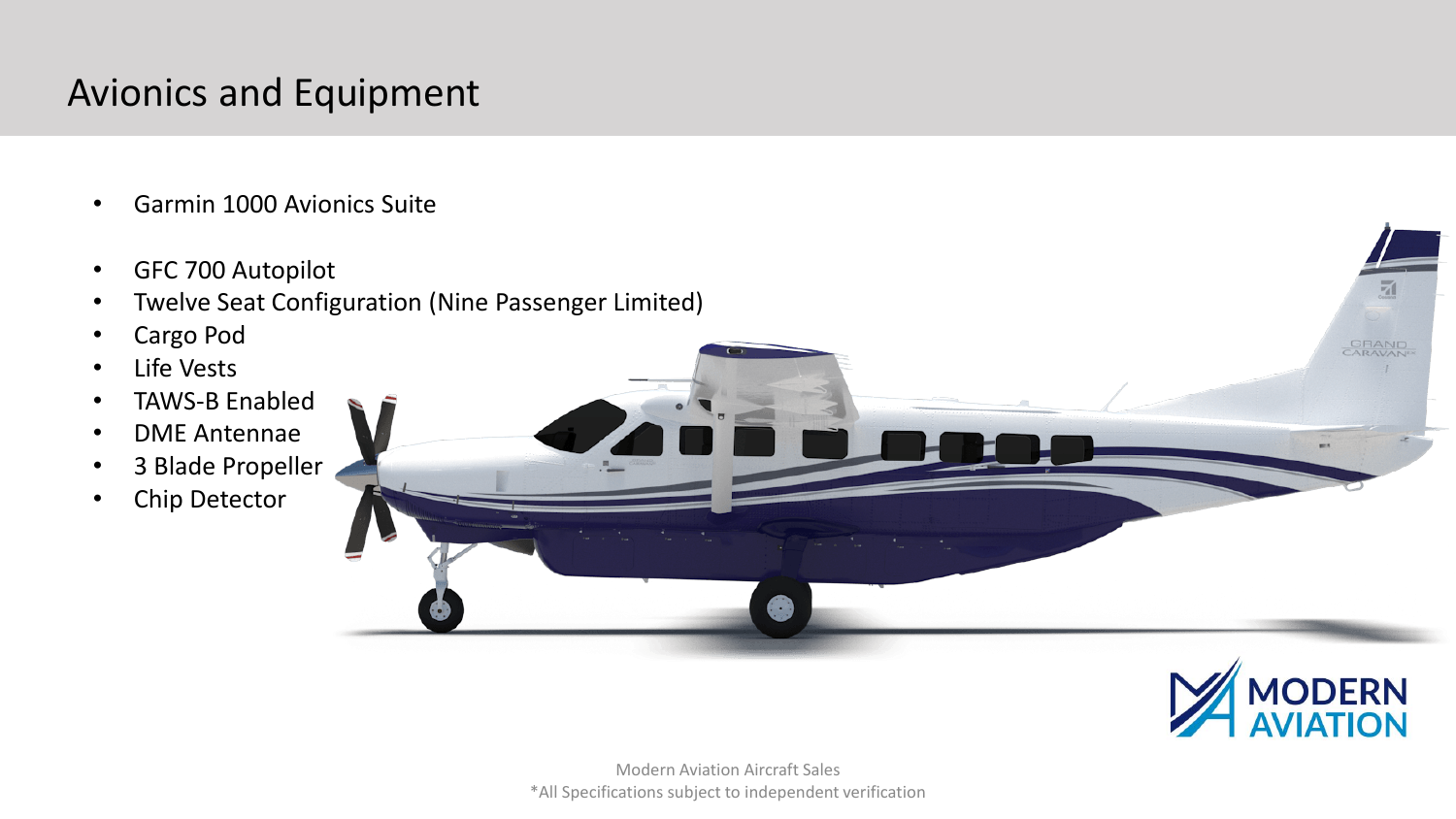### Interior

### **Interior:**

- Passenger seating for 9 (limited)
- 10 Passenger Seats and 2 crew seats installed
- Configured for Charter Operations



\* Not actual Interior

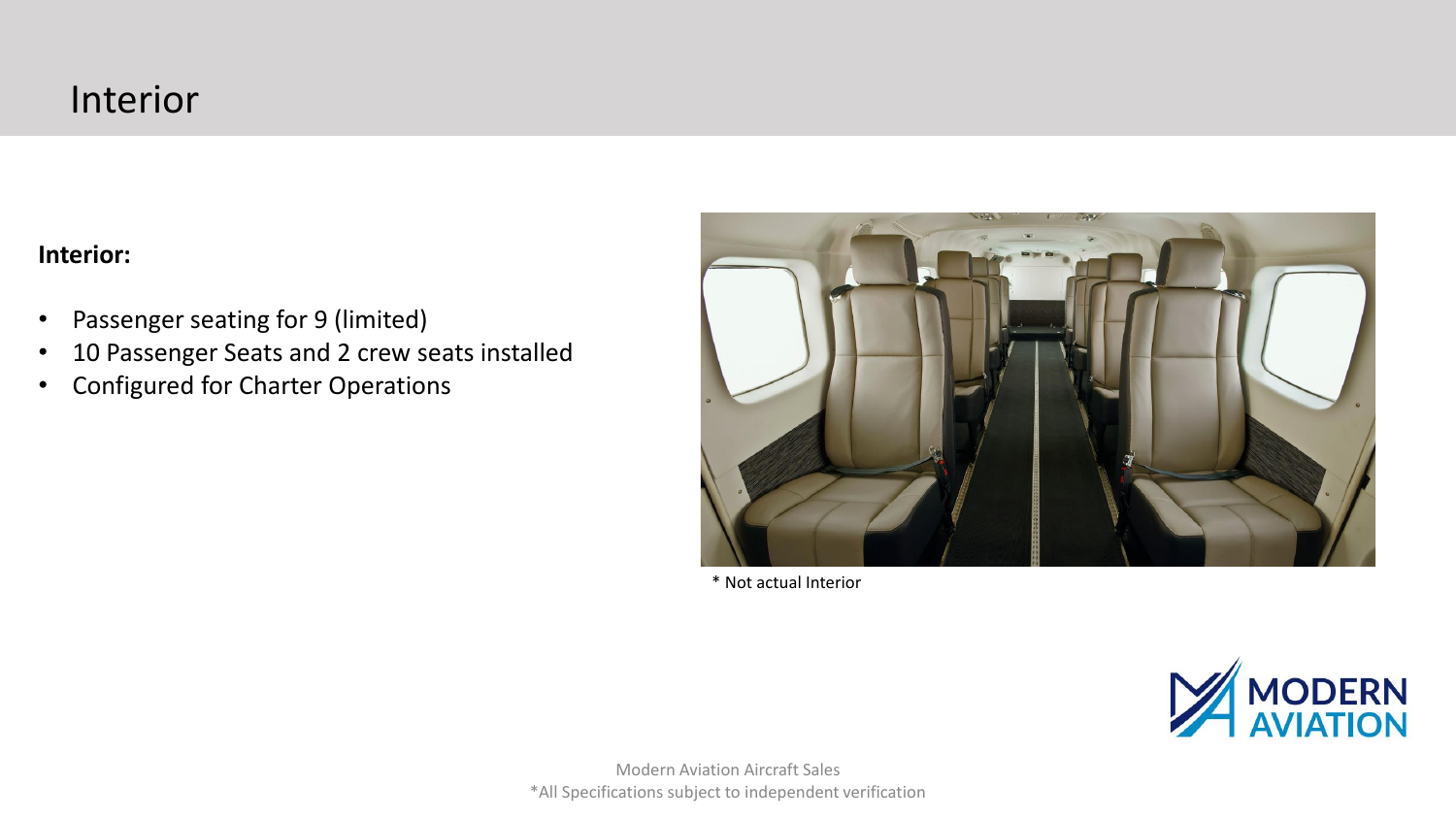## Contact Information



### **Brad Wollen**

Vice President of Aircraft Sales and Acquisitions

Mobile: 206-793-3750

[bwollen@modern-aviation.com](mailto:bwollen@modern-avialtion.com)



**Grant Conley** Aircraft Sales Manager Mobile: 813-767-0387





Modern Aviation Aircraft Sales \*All Specifications subject to independent verification